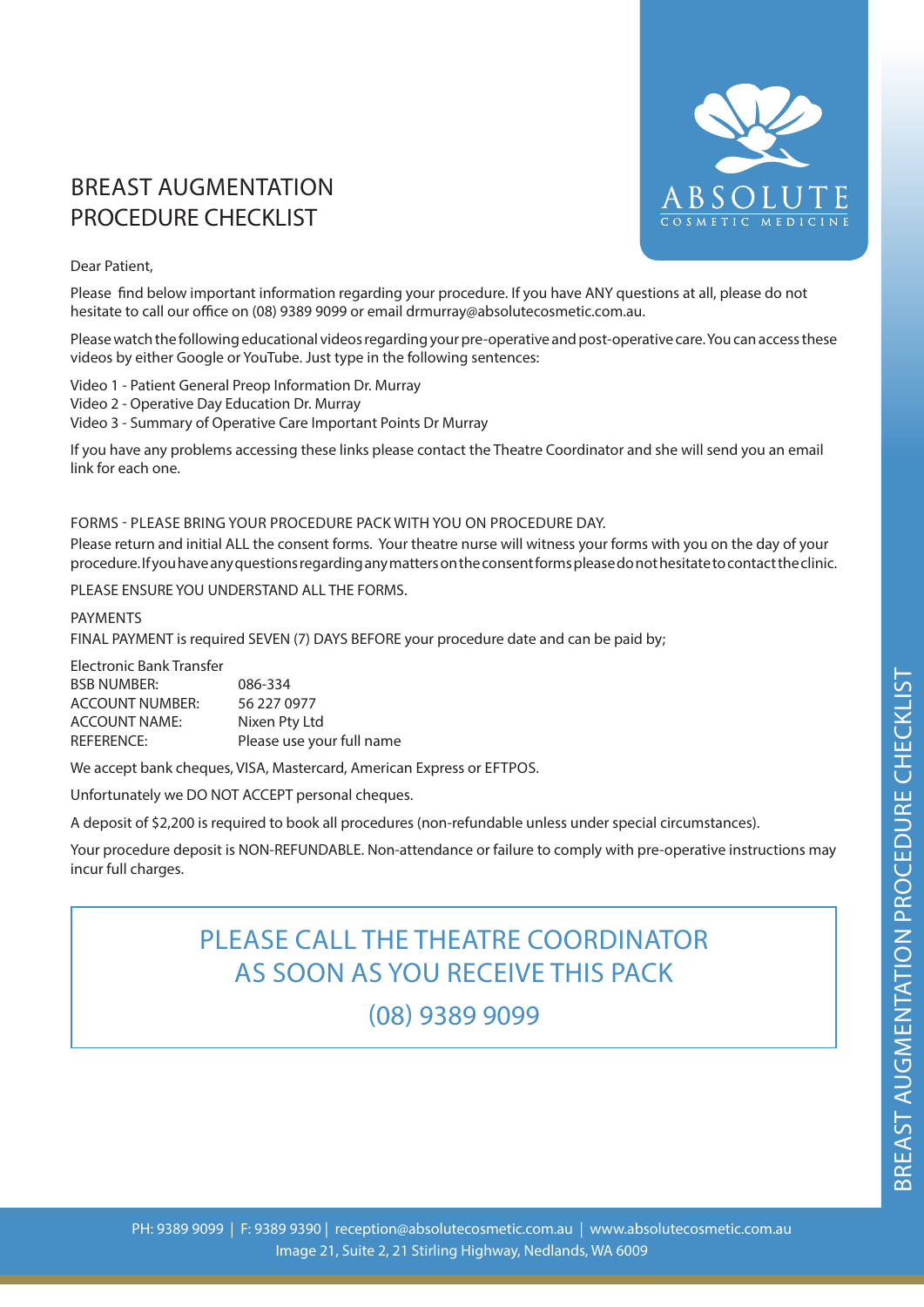## PRE-OPERATIVE

## BLOOD TESTS

Your blood tests need to be done at least 2 weeks (14 days) prior to your procedure. Your results will be sent directly to the clinic and we will only contact you if your Doctor wishes to discuss the results with you.

## BODY CARE

A thorough Chlorhexidine body and hair wash (antibacterial) is necessary on the morning of the procedure. This can be purchased from your local pharmacy.

If you have long hair please tie back and remove all jewellery and piercings except wedding rings. Breast patients must not wear perfume, nail polish, deodorant or make-up.

## WHEELCHAIR

If you require a wheelchair, one can be picked up from our Nedlands clinic the day before your procedure (a \$100 deposit is required).

## GARMENT

 There is an order form in your procedure pack. Please measure the areas required for your procedure and email or call the theatre cordinator to provide measurements, alternatively arrange a time for a fitting at our offices. Your garment will be delivered to Absolute Cosmetic Medicine in NEDLANDS.

Breast patients are to wear a surgical bra for SIX (6) weeks.

If you experience any rubbing or discomfort in any area of your breasts, please place medium thickness 'panty Liners' over the area, this should cushion andy further rubbing or discomfort that you may be experiencing.

## SMOKING AND ALCOHOL

It is advisable that you keep your alcohol intake to a minimum for the week prior to your procedure. SMOKING IS NOT PERMITTED pre-operatively for two (2) weeks and for six (6) to eight (8) weeks post-operatively.. Nicotine patches are permitted. Please note if you smoke within the two (2) weeks prior to your procedure, your procedure may be cancelled.

Please visit useful link to assist quitting prior to surgery: https://publications.qld.gov.au/dataset/quit-smoking-brochures/ resource/9ab367a2-04ad-46d5-a03c-6d746de3c2e4

## CLOTHING

For your comfort please wear LOOSE, DARK, COMFORTABLE clothing with buttons on the front - i.e. a tracksuit - NO tight jeans, pants, belts or tight tops. Flat shoes only please.

## FASTING

Please fast for six (6) hours - NO food or fluids - pre-operatively.

## ALLERGIES

PLEASE ensure you alert your Doctor to any ALLERGIES that you have to any MEDICATION, LATEX, BETADINE, CHLORHEXIDINE, or sticking PLASTERS/TAPES.

## MEDICATIONS - BRING ALL MEDICATIONS ON PROCEDURE DAY

Please DO NOT take Asprin/Nurofen/Vitamin E/Fish Oil/Green Tea or anti-inflammatories ten (10) days prior to your procedure. If these medications are essential for your medical condition please inform your Doctor immediately.

- Cephalexin 500mg (Antibiotic) 1 capsule four times per day. Please start the evening prior to your procedure and take one on the morning of the procedure with a sip of water.
- Ondansetron 4 mg 1 tablet, 12 hourly.
- Stemetil 5mg 1 tablet 4-6 hourly as required for nausea. Before antibiotics and pain relief is the most beneficial. (Breast Augmentation patients can take 1 Zofran wafer under the tongue 12 hourly for nausea.)
- Panadeine Forte 1-2 tablets four hourly as required for pain.

Additional medication may be provided on the day of surgery by Dr Murray or the anaesthetist.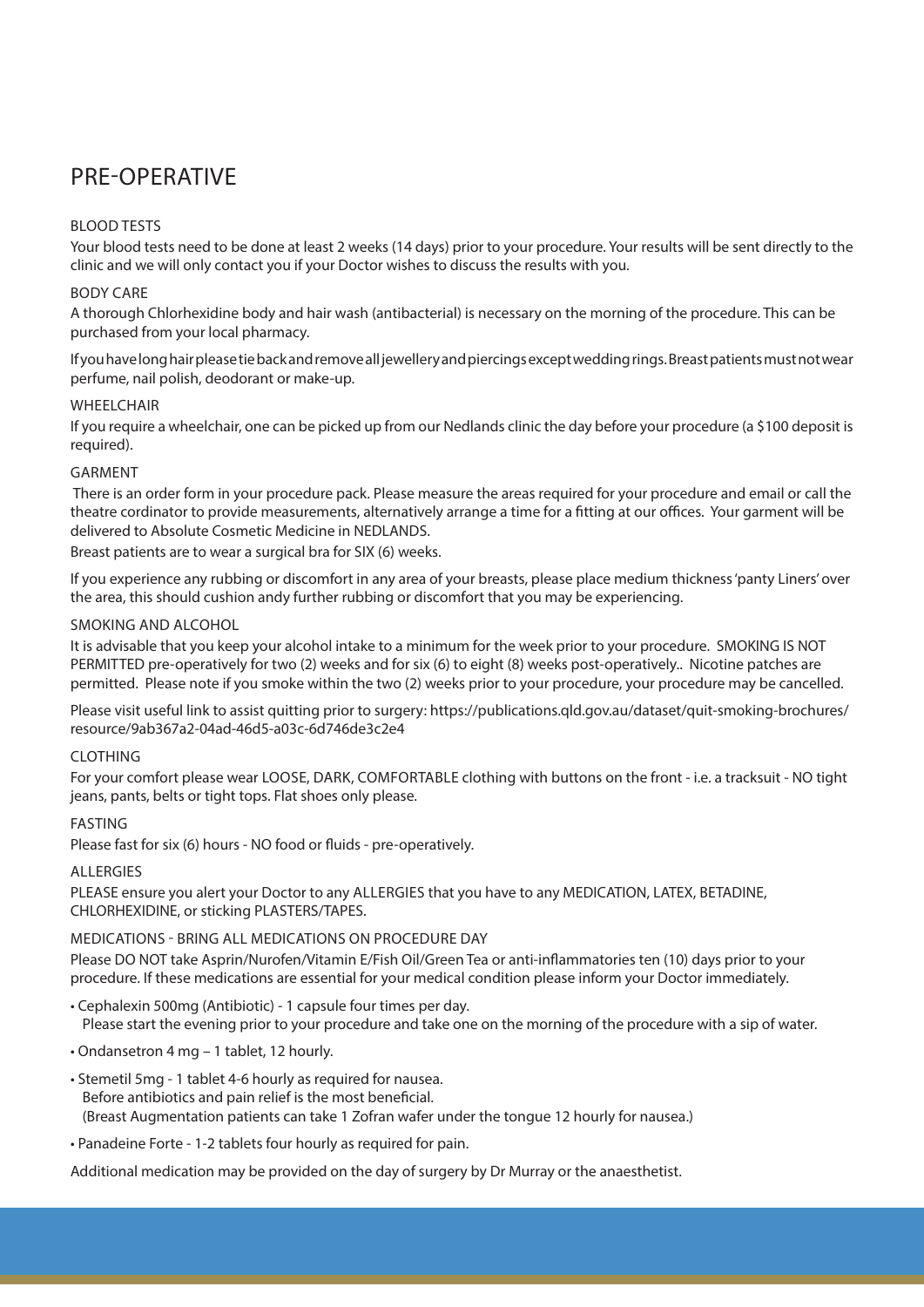## POST-OPERATIVE

### DRIVING AND SUPERVISION

Because you are having sedation YOU ARE NOT PERMITTED to drive for twenty-four (24) hours following your procedure. You will only be DISCHARGED after your procedure to a RESPONSIBLE ADULT, who must sign a discharge form, and you are required to have ADULT SUPERVISION FOR 24 HOURS POST-OPERATIVELY. You will not be discharged from the clinic after your procedure if you are travelling by taxi/Uber or staying alone for the first twenty-four (24) hours. You will be admitted to hospital, which will incur extra charges. We can provide you with the details of an organisation that can arrange a carer for you, at your cost. Breast patients must not drive for 1-2 weeks.

## ACCOMMODATION

Ground floor accommodation is preferred, less than thirty (30) minutes from the Nedlands clinic.

#### SHOWERING

Showering is NOT permitted until the DAY AFTER your procedure and you have had your dressings changed by the nurses, you will also be reviewed by your Doctor. Please see attached shower instructions.

#### REST

You must rest for 24 hours (strictly) and follow Doctor's instructions.

#### EXERCISE

Breast patients must not lift for 2 weeks and must lift only light (<1kg) objects for 6 weeks post-procedure. Light exercise can be commenced at 6 weeks, and full exercise by 12 weeks. DO NOT LIFT your arms above shoulder height for 2 weeks. Always ask the Doctor first before commencing exercise.

#### TED STOCKINGS

You are required to wear your stockings during your procedure and for TWO WEEKS post-procedure. Your stockings will be supplied to you on the day of your procedure. These prevent life threatening blood clots.

## APPOINTMENTS

Will be made for Day 1, Day 2, Day 6 and Day 13.

#### MOBILE PHONE

You must leave your phone and that of your carer's on and nearby during the first night. THIS IS VERY IMPORTANT.

#### QUERIES OR CONCERNS

If you have any questions regarding your procedure please contact our office on (08) 9389 9099.

IT IS VERY IMPORTANT FOR YOUR RECOVERY THAT YOU REPORT PROBLEMS IMMEDIATELY.

| 24 HOUR CONTACTS |              |                 |                     |
|------------------|--------------|-----------------|---------------------|
| Dr Murray        | H: 9385 4991 | M: 0412 366 872 | Nurse: 0413 835 867 |

This is a guide only – no responsibility is taken for incomplete patient enquiries.